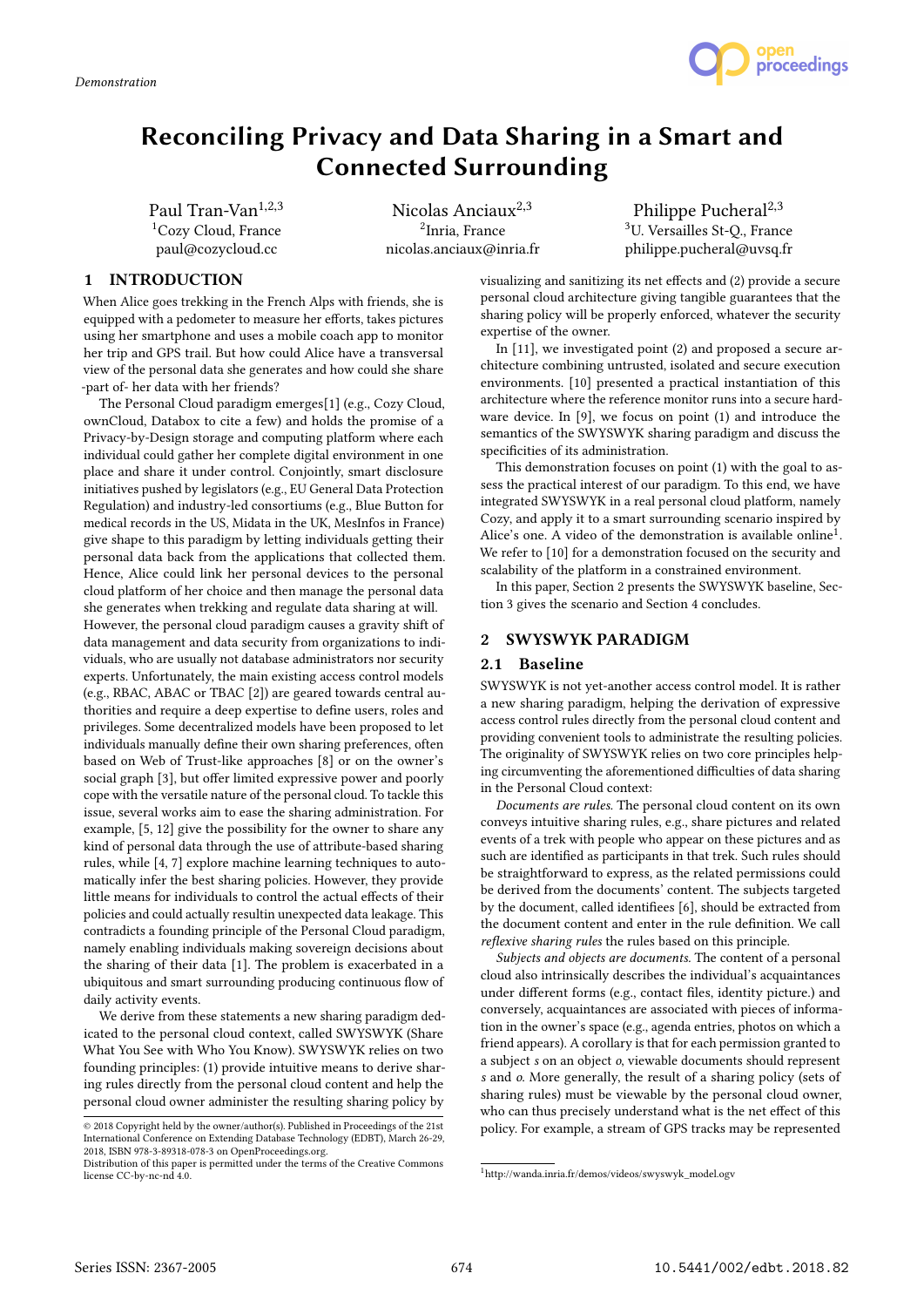as trajectories on a map and time series of activities logs could be represented in graphs.

The combination of these principles gives substance to the Share What You See with Who You Know (SWYSWYK) paradigm. This is in direct opposition with existing approaches that are either very limited and manual, or based on complex and opaque computations that cannot be easily understood by the end user.

## 2.2 Sharing Paradigm Semantics

SWYSWYK aims at providing simple expressions for sharing rules and make the sharing policy self-administrated when the personal cloud content evolves. We show here how this can be captured within simple semantics, combined with a set of simplifying assumptions. First, our sharing paradigm relies on a closed policy, i.e. every action not explicitly granted is denied. Actions are CRUD operations on documents in the personal cloud. The paradigm supports only authorizations (positive rules) but allows the owner to post-filter the produced Access Control List (ACL) when exceptions need to be declared. Consequently, there is a direct translation between sharing rules and sets of ACLs: an action a is granted to subject s on document d iff  $(s, d, a) \in ACL$ and is denied otherwise. The sharing is by construction consistent (the decision is unique), complete (the decision always exists) and can be evaluated in logarithmic time.

For the sake of conciseness, we do not formally define here all the notations and operators of SWYSWYK. Rather, we illustrate the paradigm through a single type of sharing rules, namely the reflexive sharing rules,and refer to [9] for a complete description.

Reflexive sharing rules.These rules express the sharing of documents with subjects appearing on it. They implement the documents are rules principle and are thus considered as firstclass citizen rules:

 $ACL \leftarrow \{(s, d, a) \in S \times D \times A / Filter(d, Q) \land MatchS(DI(d), SI(s))\}$ 

Filter and DI are user-defined, platform dependent, functions. Filter returns true if a document  $\overline{d}$  of the personal cloud satisfies the qualification Q, that can be expressed on the metadata or on the content of d. DI extracts identification traits of individuals, denoted next by IT, from d. IT must uniquely represent a subject in the personal cloud and can combine simple attributes (e.g., email, phone number) or complex representation (e.g., facial features, fingerprint). SI and MatchS are internal SWYSWYK operators. SI returns the IT from a registered subject s and MatchS returns true if the compared ITs are equivalent. Below are various illustrations of reflexive sharing rules.

Example 1. Share the pictures taken during my trekking sessions with the people appearing on it:

Q: docType='photo' ∧ tagGallery='trek'

DI: face detection algorithm

MatchS: here, compares the facial features extracted from DI with the ones returned by SI from known subjects.

Example 2. Share the minutes of meetings with the attendees: Q: docName like 'minutes-%.doc'

DI: extract attendee names from a minute document

These two examples, extracted from two different application contexts, show the generality of the sharing paradigm.

## 2.3 Sharing Administration

To make the sharing paradigm practical, subject declaration and maintenance should be (quasi) automatic while respecting the owner's privacy. In SWYSWYK, the notion of rule consistency concretizes the fact that the effects of all rules can be visualized (and then easily controlled by the owner), the notion of exceptions permits customization of these effects according to the owner's preferences, and subject administration can be automatically performed such that the set of subjects grows along document insertions and rule declarations with minimal interactions.

Rules Consistency. A SWYSWYK sharing rule is said wellformed iff it only produces ACLs involving viewable documents shared with recognizable subjects:  $\forall sr \in SR$ ,  $\forall acl \in ACL$ ,  $acl.d \in$  $DV \wedge acl.s \in DS$ , where  $SR$  is the set of sharing rules,  $DV$  the set of viewable documents and DS the subset of viewable documents characterizing a unique subject. Any acl which does not satisfy this condition is filtered out.

Rules Exceptions. Instead of introducing interdiction rules to capture exceptions, which makes the net effects of the resulting policy complex to apprehend, we simply give the owner the ability to filter out the permissions which hurt her privacy (considered as suspicious ACLs). We introduce three types of watchdog triggers to highlight suspicious permissions:

 $What(Q<sub>s</sub>, A) \rightarrow \{(s, \{(d, a)\})/(s, d, a) \in ACL^* \land s \in Q<sub>s</sub>(S) \land a =$ A}

 $W ho(Q_d, A) \rightarrow \{(d, \{(s, a)\})/(s, d, a) \in ACL^* \wedge d \in Q_d(D) \wedge a =$ <br>A) A}

Which( $Q_s, Q_d, A$ )  $\rightarrow$  {(s, d, a)/(s, d, a)  $\in$  ACL<sup>\*</sup>  $\land$  s  $\in$   $Q_s(S)$   $\land$  d  $\in$   $\Omega_s(O)$ )  $\land$   $a = A$ }  $Q_d(D) \wedge a = A$ 

ACL<sup>∗</sup> corresponds to the set of newly created/updated ACLs. What identifies, for each sensitive subject, the new set of (document, action) she is granted to (e.g., which new documents can be seen by my boss?). Who identifies, for each sensitive document, the new set of subjects s with granted action a on them (e.g., which new subjects have a read access to my medical records?). Finally, Which identifies new ACLs combining a selection of (sensitive) subjects and documents (e.g., which new authorizations my colleagues have on my family photos?).

Subjects Administration. New subjects can automatically be created while inserting new contact files or address book entries. The IsS operator is invoked each time (1) documents are created or updated in the personal cloud and (2) a new rule invoking IsS is defined, thus enriching the set of subject S along document insertions and rule declarations as side-effects of the function. Each  $s \in S$  is made of the extracted identification traits and at least one generated credential for the authentication.

## 2.4 Sharing Enforcement

General principle. The creation, maintenance and evaluation of a set of SWYSWYK permissions are as follows: (1) the owner creates sharing rules and watchdog triggers to be applied on her personal cloud; (2) a rule translator translates the selected rules into candidate  $(ACL^*)$  and suspicious  $(ACL^?)$  ACLs and materialize them; (3) the owner checks the suspicious ACLs at will and accepts  $(ACL^+)$  or rejects  $(ACL^-)$  them using the *administration* GUI; (4) the reference monitor authenticates subjects and evaluates Allowed (i.e., Allowed  $(s, d, a) = true$  if  $f(s, d, a) \in ACL^{+}$ ) and delivers the requested documents accordingly.

ACL production and maintenance. Five operators are required to translate any sharing rule into ACLs, namely Filter, DI, SI, IsS and MatchS. The data flow between the operators to translate a reflexive sharing rule into ACLs is shown in Figure 1. At declaration time, the rule tree is evaluated over all documents of the personal cloud. First, Filter operators are evaluated at the leaf of each branch to select the targeted subjects documents (right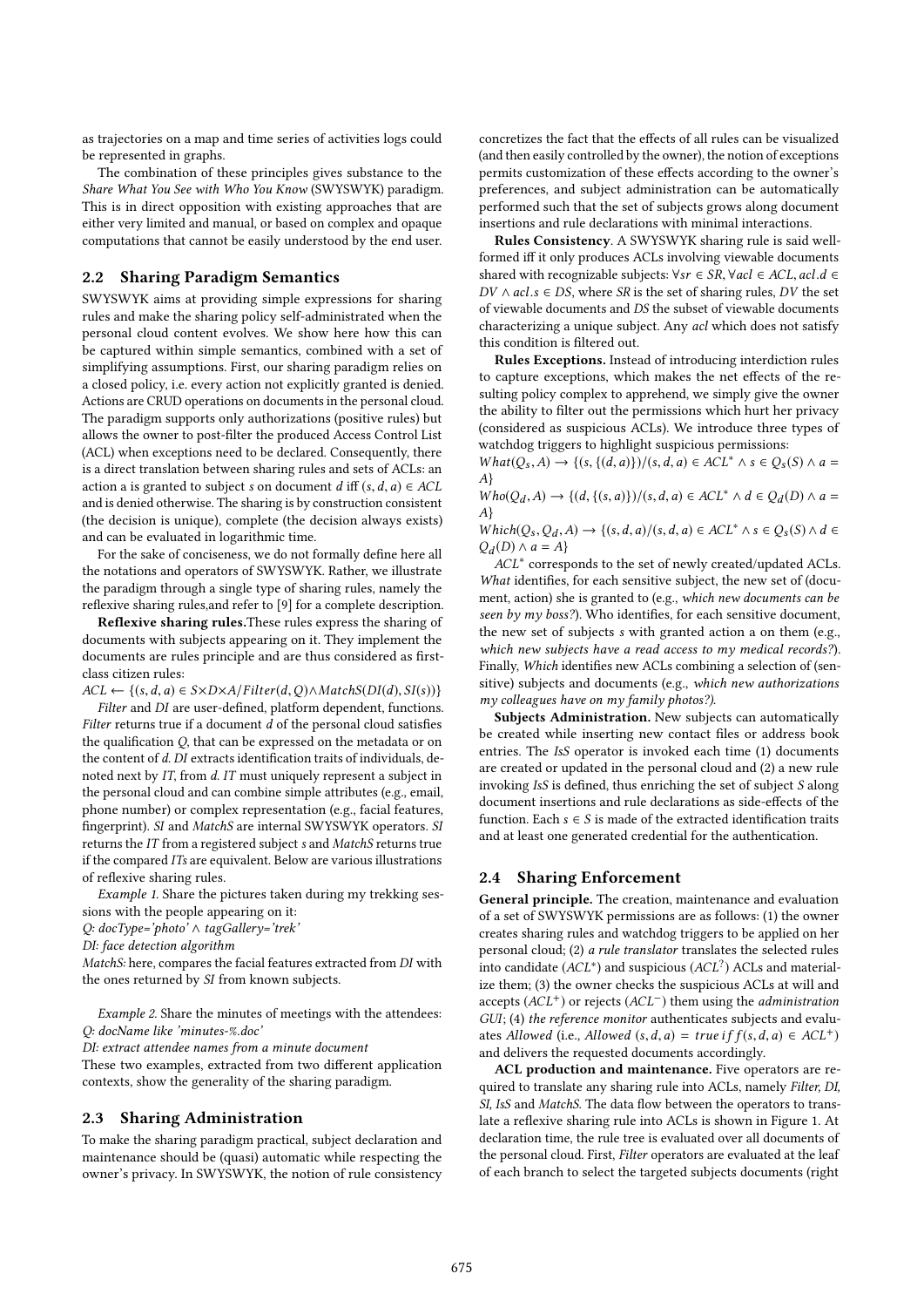branch) and the targeted objects documents containing identifiees (left branch). Then DI operators extract the list of ITs from the targeted subject documents (left branch) and from the objects documents (ITs of the identifees). In the right branch, IsS tries to match the extracted ITs with the subjects already registered in S, then SI appends the identified ITs to each subject. Finally, MatchS joins the left and right branches on subject ITs and produces the (candidate) ACLs. At insertion of a new document  $d$  in the personal cloud, the Filters of all rules are evaluated against d to check whether new candidate ACLs can be produced.



Figure 1: ACL production



Figure 2: Reference architecture

Secure enforcement of sharing policies. The enforcement issue is exacerbated when the personal cloud platform runs on the owner's side, the security of which can be questioned. In [10], we proposed a reference architecture tackling this issue, displayed in Figure 2. It consists of three environments: (i) an untrusted environment (UE) on which no security assumption is made for the code nor for the data, (ii) an *isolated environment* ( $IE$ ) on which general purpose code can be run with the guarantee that it cannot leak any information but with no guarantee about the soundness and honesty of its output and (iii) a Secure Execution Environment (SEE) which runs only certified core programs and protects data and code against snooping and tampering. In Figure 1, the light grey operators (DI and Filter) are run in the IE, as they are made of untrusted third parties code, while the ones in dark grey are executed in the SEE. Administrative tools helping the owner to control and sanitize the ACLs are partly hosted in SEE (e.g., watchdog triggers) and in IE (e.g., document viewers).

## 3 DEMONSTRATION

The objective of this demonstration is to show that the SWYSWYK paradigm makes sense in concrete environments. Hence, it considers a ubiquitous surrounding scenario with connected smart devices producing continuous data streams that are gathered and stored in the Cozy personal cloud platform. SWYSWYK has been partially integrated in Cozy, a simplified version being part of the server stack<sup>2</sup>.

## 3.1 Demonstration platform

The platform consists of an Android smartphone, a Withings smart watch and a local Cozy instance running on a laptop with Ubuntu 16.04. Additionally, several Cozy instances running on a remote server are used to simulate other subject' personal clouds. Pictures and GPS tracks are synced with the local Cozy instance thanks to the Android Cozy app. Pedometer data from the smartwatch is retrieved through the Withings' API. The Cozy stack running on the laptop is implemented in Go and stores documents in a CouchDB database. The Cozy apps are developed in JavaScript, with the React framework.

#### 3.2 Demonstration scenario

The demonstration focuses on the usage of the SWYSWYK paradigm. The scenario is composed of four steps, as summarized in Figure 3 and described in the video accessible online:

Step 1 - Data collection: this step illustrates how surrounding data produced by smart devices can be collected by the Cozy platform to be further exploited. A Cozy instance is populated with a set of predefined documents and timely integrates data produced by Paul's smartphone and pedometer. A Sharowalky application developed on Cozy (for illustration purpose) manages Paul's trekking data, namely his photos, GPS trails and physical activity. The attendees are invited to connect to Cozy as Paul (the personal cloud owner and incidentally co-author of this paper), open the Sharowalky app and browse days of trekking.

Step 2 - Sharing definition: the Sharowalky app proposes the attendee to share the photos of a trekking day with Paul's friends appearing on them (among which Riad). The GUI presents the semantics of the underlying sharing rule, that is a typical SWYSWYK reflexive rule represented as logic-based predicates on Cozy metadata. The GUI allows the attendee to identify that Riad has been granted access to certain pictures of the circle, confirmed when connecting to Riad's personal cloud. The attendee can also share the GPS and activity trails of the circle with Riad very easily.

Step 3 - Sharing administration: the access control console allows the attendee (playing Paul's role) to visualize and control the net effect of the current access control policy (set of all existing sharing rules). All resulting permissions are shown as viewable ACLs, i.e., triples <subject, object, permission> where each subject and object are personal cloud documents which can in turn be visualized. The GUI brings to light a suspicious permission that the attendee is invited to remove (or confirm according to her will).

Step 4 - Dynamicity: the demo operator finally selects from the Cozy the set of pictures taken during the conference, showing groups of people. Then, he takes a selfie with a demo attendee and creates her contact based on the photo, triggering her registration as a subject. This automatically grants her a read access on all the

<sup>2</sup>https://cozy.github.io/cozy-stack/sharing.html